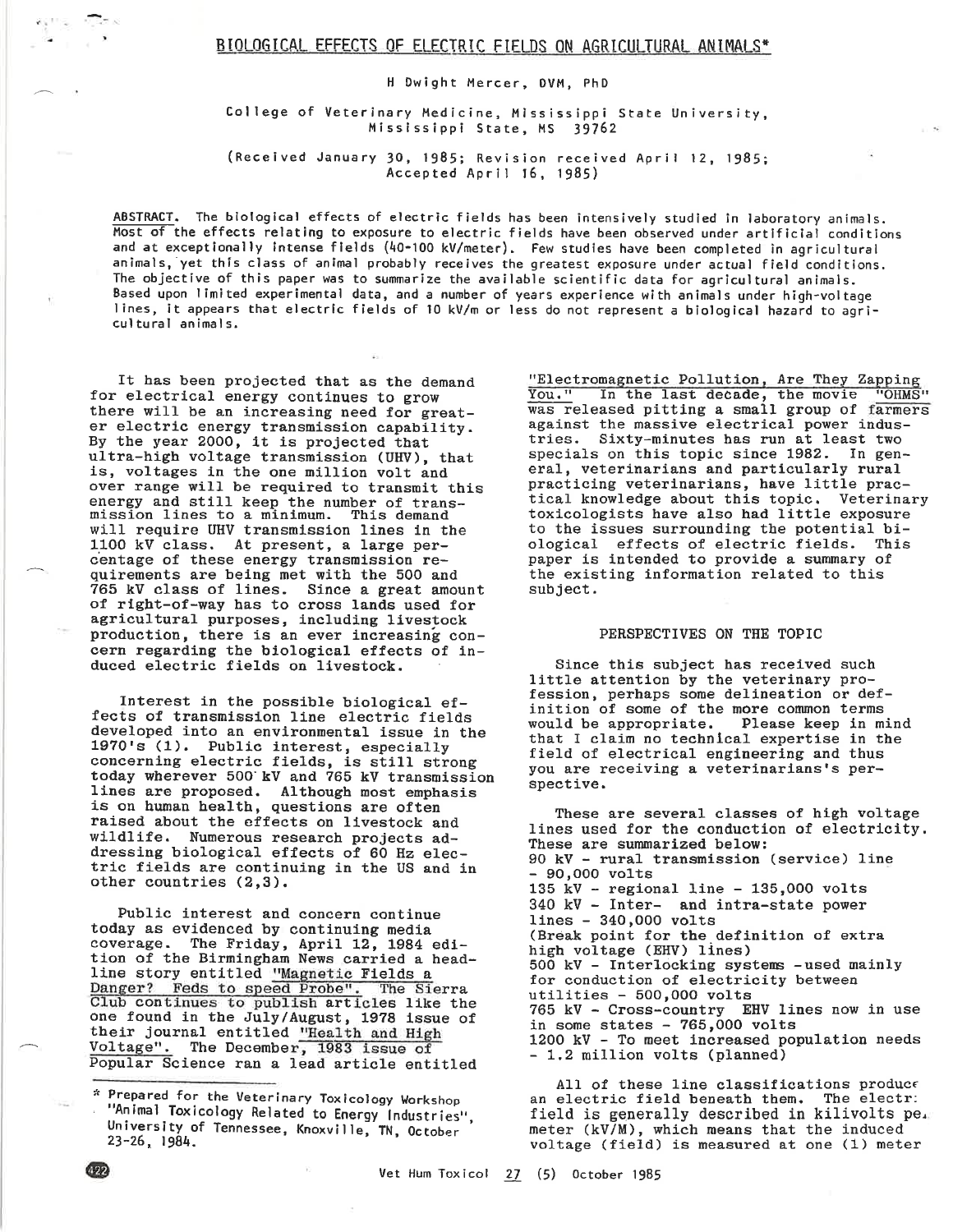from the ground generally at the lowest point of the swag of the line. The electric fields produced by the various lines described above as follows:

340 kV = 2-5 kV/meter (2000-5000 volts/meter)<br>500 kV = 5-8 kV/meter (5000-8000 volts/meter)  $kV = 8-10$  kV/meter (8000-10000 volts/  $i_{\cdots}$  .  $er$  )

-

1200 kV= 12-15 kV/meter (12,000-15,000 volts/<br>meter)

Concurrently, there have been a number of potential health hazards identified in as-sociation with these electrical fields. Some of the more common ones have been stated<br>to be: hypertension, ulcers, abnormal growth,<br>danger to wild animals, migratory birds and livestock, increased irritability and fatigue, noise under lines, contact shocks from objects under the line, lightning attraction, leukemia in man-recent focus.

### LITERATURE REVIEW

BelativeLy 1itt1e data are available on the physioLogical and behavioral responses of livestock to induced currents such as tbose produced by the transmlssion Lines. Even when standing on dry ground, cattle showed no reaction when drinking water from grounded metal tanks beneath an 1100 kV<br>line in fields of 11-12 kV/m (4). Amstutz line in fields of  $11-12$  kV/m  $(4)$ . and Miller (5) reported on electrical meas- ^.urements and production performance made with livestoek in close proximlty to and p<sup>1</sup> ced on insulated surfaces underneath a kV line in Indiana. They found no eftests on production performance 1n dairy cows, sheep, swlne, and horses. Their study was a survey-type study which only evaluated general production parameters.

Several other survey-type studles (6-7) found no evidence to indicate that 500 and 765 kV 1lnes affected llvestock behavior, growtb and reproduction.

Wllllams and Beller (8) focused on daíry farm operations before and after construction<br>of a 765 kV line in Ohio. The study involved 55 farms and  $2,675$  cows over a 4-6 year period. Personal interviews with farmers and inspeetion of records (retrospectively) were used to obtain data. Although the report indicated some deficiencies in the data, there was little indication of any long term<br>effects on milk production. They were unable to reach any conclusion on reproduction effects, but they noted an increase in mean calf death loss from 3.4 percent before the line was built to 5.85 following line ener-<br>gization. There was an increase in the incidence of calves born with abnormalities. The dairymen, however, believed there was no evident change in the occurrence of health problems after the line was energized. Hennicbs (9) also reported on a possible

c rection between long-term exposure of Le to 400 kV lines and fertility changes. Cattle behavior and growth performances near a 1200 kV prototype transmission line in Oregon has also been studied (4). This line

produces a 12 kV/m field. Weight gains of cattle during the study were typical for<br>the existing pasture condition.

Phillips (10,15), Batelle Northwest Labs<br>reported on a long-term study involving the<br>exposure of female swine to 30 kV/m electric fields. While a number of behavioral and<br>reproductive effects were noted, these were<br>inconsistent and results could not be in-<br>terpreted because of a serious disease out-<br>break. This study was designed to be a long-term (2 year), chronic (20 hours/day--<br>seven days/week) exposure to 60-Hz electric fields (30 kV/m) on three filial generations of miniature swine. A population of 48 females  $(F_0)$  was started on exposure or sham exposure at 18 months of age. After four months of exposure these females (gilts) were bred with unexposed boars to produce offspring  $(F_1)$  that were exposed<br>or sham exposed from conception through<br>adulthood (30 months). At 18 months of age,<br>the  $F_1$ , females (gilts) were bred with un-<br>exposed boars to produce an  $F_2$  population<br>tha

No adverse biological effects were ob-<br>served in growth, development, hematology, serum chemistry, immunology, neurophysiology or mortality of exposed F<sub>o</sub> females during the first 18 months of exposure. In one behavioral test conducted at the start of behavioral test conducted at the start of exposure, it was found that the pigs would spend more time in an area shielded from the electric field than in the electric field during the sleeping (night) period.

In the population of  $F_{\alpha}$  females that was bred with unexposed boars<sup>o</sup>at four months of exposure or sham exposure and allowed to of exposure or sham exposure and allowed to<br>come to term, neonatal mortality among the<br>offspring  $(F_1)$  was significantly greater among sham-exposed pigs than among exposed

l8 months



Flg 1. Deslgn of three generations swine study by Kaune and Phillips  $(15)$ .

Vet Hum Toxicol  $\frac{27}{5}$  (5) October 1985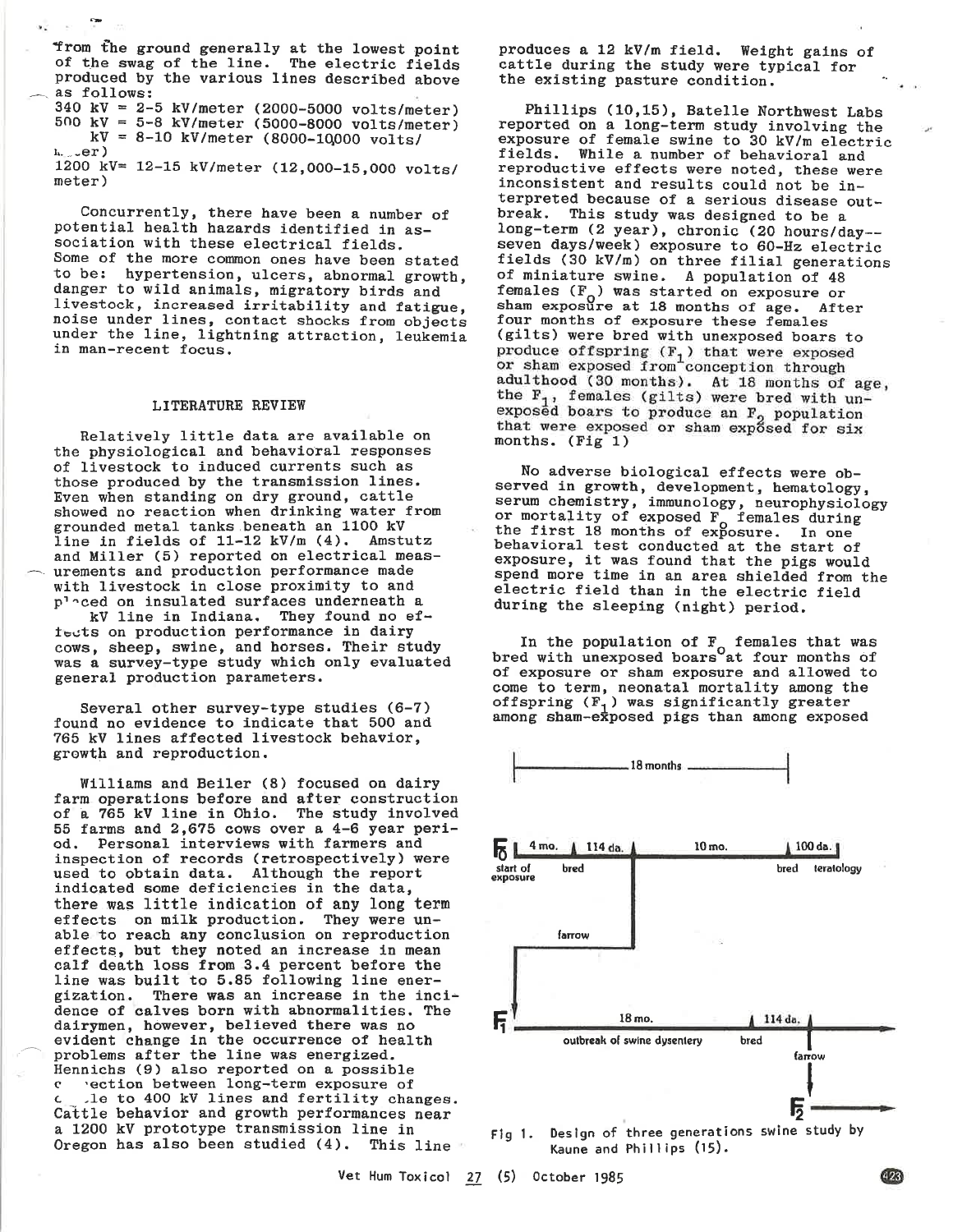spam-exbosed orr-shring ener energy There were no significant difoffspring ferences between exposed and sham-exposed F in terms of mating performance, fertility<br>of in numbers of offspring per litter, proportion of male and female off-spring, numbers of runts, or body weights of offspring.

At about this point in the study a serious outbreak of swine dysentery occurred which resulted in mortality in all groups. The animals were treated with sulfonamides and nitrofurans and continued on the study.

The F<sub>1</sub> females were bred at 18 months of exposure to produce an F<sub>2</sub> generation.<br>80% of the sham-exposed females mated while only 36% of the exposed females mated. Repeated attempts at mating were unsuccessful. The reason(s) for this performance in the  $F_1$  females has not been determined. The incidence of disease and therapy are certainly considered as a compromising bias in these results.

Mahmoud and Zimmerman (11) reported that growing and finishing swine under a 345 kV line showed no effects from the electric field. Figure 2 shows the alignment of the swine confinement units under the line and Table 1 reflects the results of this study. No significant differences in weight gain and feed efficiency were noted.

Over 2000 chicks were subjected to various schedules of electrical stimulation, including short and long-term exposure to electrical fields varying from 40 to 80 Results of short term exposure  $kV/m (12)$ . (30 minutes) had no statistically significant effect on livability, growth, or development of males or females. Relatively long-term exposure of three weeks to 40 to 80 kV/m did result in a significant but not permanent enhancement of growth in male broiler chicks (Fig 3).

A companion study to the Batelle swine project described above involved exposing hundreds of mice and rats to electric fields of 60-100 kV/m (2-3). The possible effects





**G-F Period Finlaher Period** Replication **Grower Perlod** Expose Control Exposed Control Control Exposed Group Group Group Group Group Group Average Dally Gain, ib.  $1.82$ 1.78 1.85 1.70 1.55  $1,79$  $1,73$ 1.96 1.82 1.63 1.66  $\overline{2}$ 1.91 2.01 1.95 2.02 1.79 1.89  $\overline{\mathbf{3}}$ 1.67 1.76 1.85 1.73 1.60 1.66 4 1.59 1.68 1.78 1.62 1.53 1.55 5 1.74 1.78 1.78 1.89 1.690 1.656 Average 2.9 5.3  $5.6$  $CV, <sub>4</sub>$ Average Dally Feed, ib. 4.773 4.50 5.650 5.194 3.437 3.774  $\mathbf{1}$ 5.026 5.06 6.219  $4.123$ 2.935 5.857  $\overline{2}$ 5.170  $5,15$ 6.133 4.012 4.330 6.292  $\overline{3}$ 4.733 4 R3 5.820 3.818 5.560 3.792 4 4.506 4.52 5.401 5.245  $\ddot{\mathbf{s}}$ 3.547 3,483 4.82 4 R41 5.754 5.643 3.800 Average 3.851  $2.1$  $4.1$  $4.6$ **CV. %** Feed: Gain 2.94 2.68 2.6 3.05 992  $2.21$  $\mathbf{1}$  $2.8$  $2.90$  $3.17$ 3.53 2.27 2.41  $\mathbf 2$ 2.71  $2.6$  $2.29$  $3.11$ 3.05  $\overline{\mathbf{3}}$ 2.24 2.84  $2.7$  $2.37$ 2.30  $3.23$ 3.12 4  $2.7$ 2.84 3.22  $3.04$ 2.24 2.32 5  $2.7$ 2.79 3.06 3.23 2.29 2.28 Average  $1.1^{\circ}$  $2.7^{\circ}$  $2.9$ CV. %

\*Feed: Gain ratios differed (P (.05) between treatments for the finisher and the G-F periods.

CV: statistical coefficient of variation.



Growth response of male chicks exposed to Fig  $3.$ 0, 40, 80 kV/m from days 1 through 20 aft hatching.

Vet Hum Toxicol 27 (5) October 1985

Ø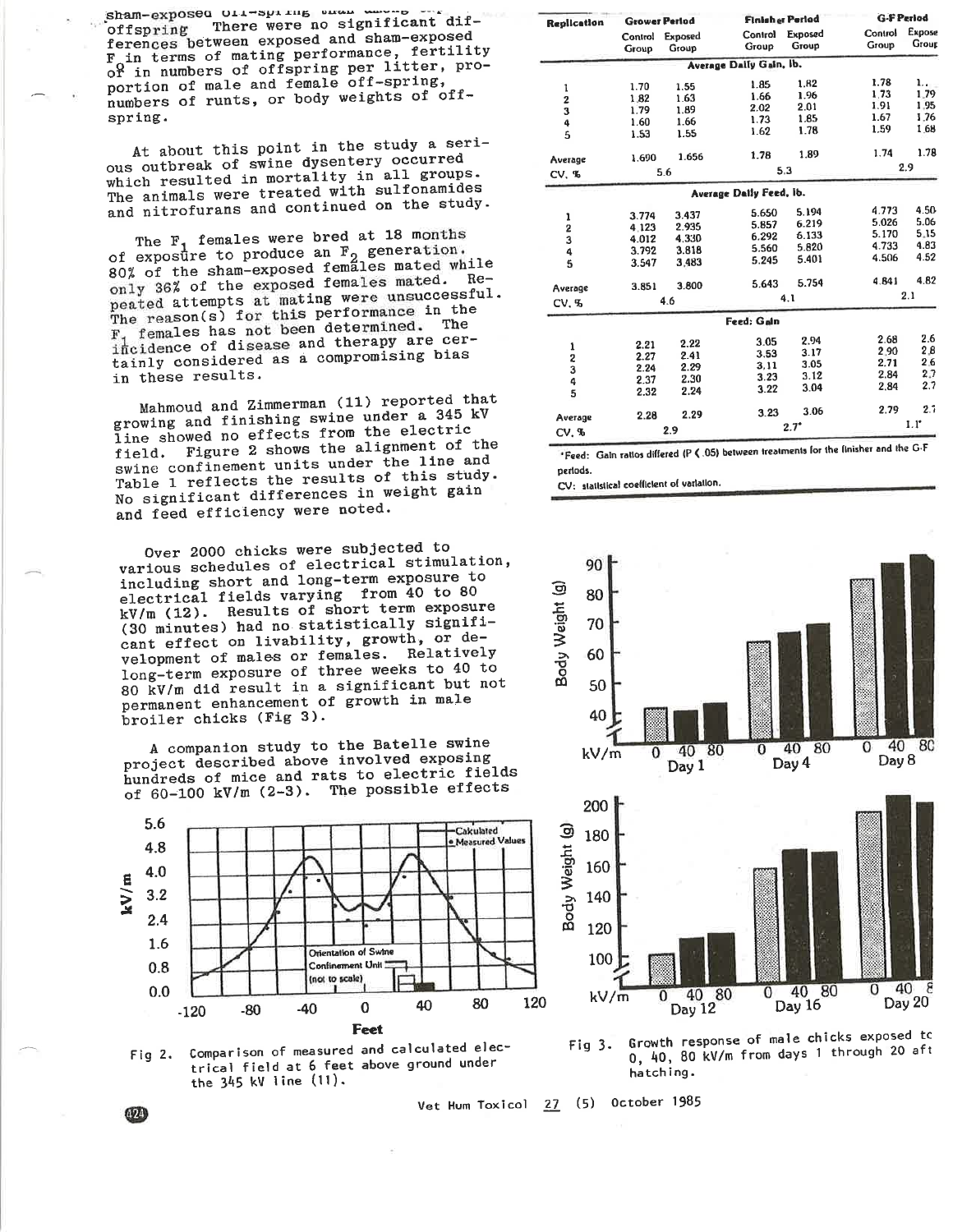Ton reproduction reported in the swine study were generally not found in the rodent work. From these extensive studies in rodents, the -following confirmed biological effects were eported:

natology<br>Male and female mice exposed to 100 kV/m from conception to 77 days after birth had<br>higher leukocyte counts (all white cell<br>types) than sham-exposed controls. Red<br>blood cell parameters of the third genera-<br>tion of mice exposed in utero and for 80 days after birth had higher values than those of sham-exposed controls.

# Bone Fracture and Repair

The load (force) required to deflect a previously fractured fibula lmm is lower<br>among juvenile rats exposed to 100 kV/m during a 14-day repair period than among sham-exposed rats. In a similar experiment<br>with adult rats, fracture repair was re-<br>tarded among exposed rats at 20 days, with recovery apparent by day 26.

Endocrinology<br>Rats exposed to 100 kV/m for 35 days (as weanling) and for 120 days had lower<br>concentrations of serum testosterone than sham-exposed controls.

# Neurochemistry

Melatonin content of the pineal gland of rats exposed to 60 kV/m for 30 days was significantly lower than that of sham-ex-<br>posed controls during the dark period of the 14-hour light: 10-hour dark cycle.

### heurochemistry

Serotonin-N-acetyl transferase (Snat) activity was significantly lower in pineals of rats exposed to 60 kV/m for 30 days when compared to sham-exposed controls.

# Synaptic Transmission

Sympathetic ganglia of rats exposed to 1OO kV/m for 3O days were more excltable than those of sham-exposed rate.

Neuromuscular Function<br>Recovery from stimulus-induced fatigue in a slow-twitch muscle (soleus) in the rat<br>was faster in animals exposed to 60 Hz for 30 days (100 kV/m) than in sham-exposed controls.

Behavior<br>Rats exposed to 75 or 100 kV/m spent more time out of the electric field than the sham-exposed controls during the 12-hour light period of a 24 hour test (12 hr light: 12 hr dark). Rats exposed to 25 and 50 kV/m spent more time in the field than sham-exposed controls during the 12-hour light period. During the 12-hr dark period the only sig-<br>'lificant effect was a perference by rats

exposed to 100 kV/m to stay out of the field.<br> $\overline{r}$  ing the first hour of the test, exposed<br>s made more traverses between the exposed and shielded regions of the shuttle-<br>box than sham-exposed controls. Rats spent<br>significantly more time out of a 60-Hz

electric field than in it at 90 kV/m during a 45-min test. Also, exposed rats made more traverses between the exposed and unexposed.<br>regions of a shuttlebox than sham-exposed. controls

> ,-.\ I **}**

> > ì i

Growth and Developement<br>A smaller percentage of rats exposed from conception to 8 days after birth ex-<br>hibited the righting reflex and a higher<br>percentage showed motile behaviors than<br>sham-exposed rats at 14 days of age. Three generations of offspring  $(F_1, F_2, \text{and } F_3)$  in a 4 generation mouse study (conceived, born and raised in a field) exhibited a retardation in tooth eruption compared to sham-exposed controls.

While these biological effects have been<br>statistically confirmed in laboratory rodents<br>in well-designed and controlled experiments,<br>it is extremely important to recognize the<br>difference between "biological effects" and<br>"bi kV/n) exposure rates over lengthy periods. As scientists, we can never over-look a<br>commonly utilized principle of toxicology; that being the expectancy that drugs, chem-<br>icals, and physical agents react in most<br>biological systems to the time honored and<br>proven concepts of dose-response. In this particular field of toxicology, there ap-<br>pears to be great difficulty in defining the spectrum of the dose-response curve between "no effects" and "confirmed bio-<br>logical effects".

## WHAT IS THE CONCERN OF THE VETEBINABIAN?

There has been and continues to be some major confusion between induced electric fields, as one might encounter under a EHV<br>line, and "stray" voltage which is commonly encountered by veterinarians. "Stray" volt-<br>age in dairy barns has been studied extensively. There is no question that elec-<br>tricity in low voltage amounts from a direct<br>source (such as faulty wiring and malfunctioning equipment) in a dairy barn can cause<br>considerable problems in the dairy cow (13-<br>14). Many of these effects have been well documented and include such clinical signs<br>as increased mastitis, 20-30% losses in milk production, increased nervousness in cows, and cows refusing to enter milking parlor.

In my experience, this source of elec-<br>tricity is often confused with potential<br>electrical current that can be generated beneath,high voltage 1ines. I have briefly summarized and defined the three major types<br>of electrical current veterinarians might

encounter:<br>Lightning - causes instant death, usually in range of 1 million volts - 30,000 AMPs.<br>"Stray" voltage - direct source electricity<br>in dairy/swine barns; 3-10 volts yielding 2-9 milllanperes (mA) of current, (The Bovine sensing threshold has been determined to be  $1-2-mA$ .)